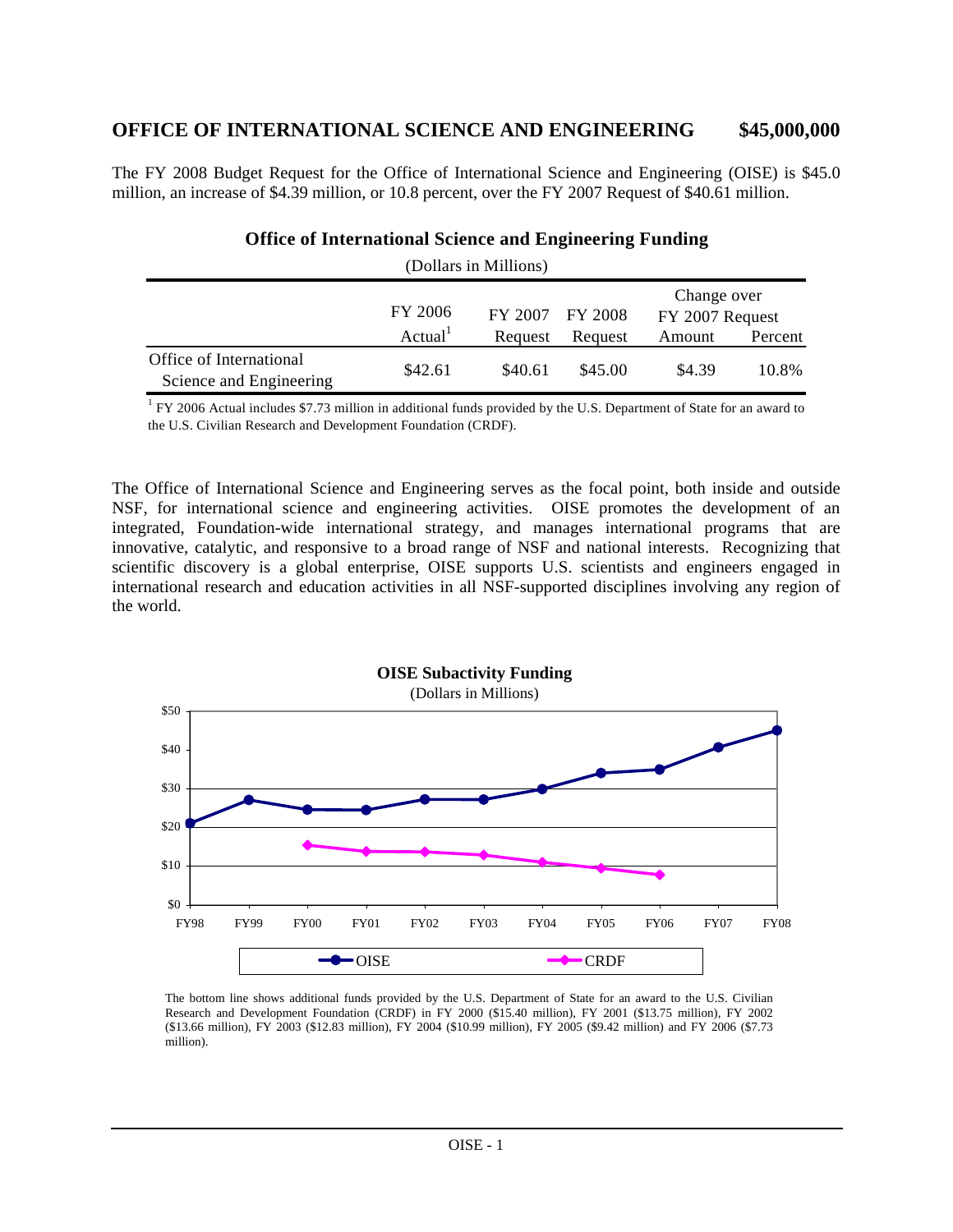### **RELEVANCE**

Science and engineering are international enterprises critical to American competitiveness and security. Bold exploration at the frontiers of science and engineering increasingly requires international partnerships. NSF – as the Nation's principal source of support to U.S. universities for fundamental science, mathematics, and engineering research and education – plays a unique role in leading the worldwide efforts of the U.S. science, engineering, and education communities.

OISE programs and activities are designed to complement and enhance the Foundation's broad research and education portfolio and to overcome barriers involved in international collaboration. America's next generation of scientists and engineers must be able to work effectively in the global arena and marketplace. OISE supports programs that enable students and researchers to experience and engage in international research and educational activities across such areas as cyberinfrastructure, complex biological systems, natural hazards prediction and mitigation, nanotechnology, water resources, and mathematical sciences and education. The office carries out its functions by working closely with the other NSF directorates and offices as well as through its own programs. Additionally, OISE manages NSF's offices in Beijing, Paris, and Tokyo that report on and analyze in-country and regional science and technology developments and policies, promote greater collaboration between U.S. and foreign scientists and engineers, liaise with foreign counterpart agencies and research institutes, and facilitate coordination and implementation of NSF research and education programs.

| <b>Summary of Major Changes in Office-wide Investments</b> | (Dollars in Millions) |
|------------------------------------------------------------|-----------------------|
|                                                            |                       |

Discovery Research for Innovation  $+$ \$.79

- *Disciplinary and Interdisciplinary Research (\$500,000).* OISE will invest \$500,000 in new funding for highly meritorious research activities that, due to the critical and integral role of foreign research partners, present unique risks and offer potentially high payoff.
- *Cyber-enabled Discovery and Innovation (\$290,000).* Cyberinfrastructure and computational capabilities play a key role in fostering new scientific and engineering discoveries – whether domestically or through international partnerships. OISE will commit \$290,000 in new funding for Cyber-enabled Discovery and Innovation (CDI).

### Preparing the Workforce of the  $21^{st}$  Century  $+$ \$3.60

OISE makes significant investments in building and strengthening the current and future pool of scientists and engineers by providing research and education opportunities where earlycareer researchers can develop the needed skills to operate effectively at the international level. In FY 2008, OISE will invest new funding to augment OISE-managed and other NSF programs in order to provide international research experiences for students, researchers, and teachers – specifically:

• *International Research Experiences for Students (\$650,000).* Expand in FY 2008 OISE's investment by \$650,000 to \$2.65 million. This increase will support approximately 100 more U.S. undergraduate and graduate students by providing early-career growth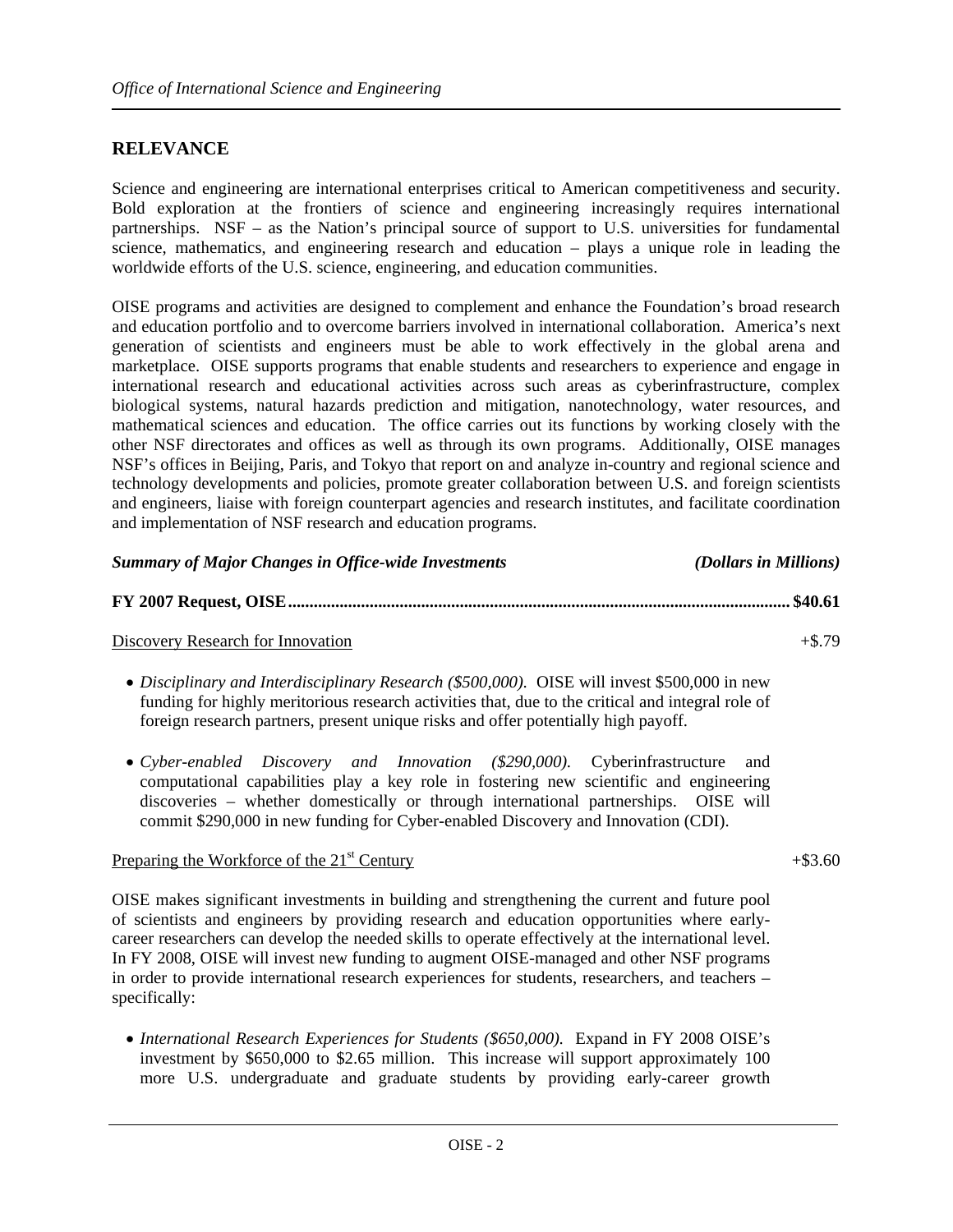opportunities through international cooperative research training and networking and mentoring.

- *International Research Fellowship Program (\$600,000).* Augment funding by \$600,000 to bring the program's annual investment total to \$4.10 million. The additional funding will support approximately 4 to 5 more post-doctorate students.
- *East Asia and Pacific Summer Institute Program (\$1,550,000).* Increase funding by \$1.55 million to total \$2.70 million, to expand the program on three fronts. First, OISE will enlarge the number of students accepted into the program; secondly, the number of participating partner host countries will increase to a total of seven in FY 2008; finally, OISE will raise the program's per student stipend to a level commensurate with other NSF stipends.
- *Dissertation Enhancements (\$300,000).* Expand OISE's investment by \$300,000 for a total annual investment for dissertation enhancements to \$350,000. This increase will provide approximately 10 to 15 dissertation enhancements and supplements to enable graduate students to gain first-hand experience conducting research overseas.
- *Research Experiences for Teachers (\$500,000).*Allocate \$500,000 in new funding to provide international research experiences for approximately 50 K-12 science and math teachers.

| Subtotal, Changes | $+\$4.39$ |
|-------------------|-----------|
|                   |           |

#### **OISE Priorities for FY 2008**

During the past several years, OISE has implemented changes to define more clearly its programmatic priorities, to better link OISE to overall NSF goals, and to move toward larger, more innovative, and more competitive awards. OISE's key programmatic themes for FY 2008 are:

- Promoting research excellence through international collaboration; and
- Providing U.S. students, postdoctoral researchers, and junior faculty with international research and education experiences.

These themes reflect the fact that the process of discovery and the scientific/engineering workforce are increasingly global. The United States needs to engage actively in the global research community through collaborative research and must ensure that its young scientists and engineers are capable of operating in an international research environment and a global market.

The OISE portfolio, which is made up of awards to U.S. researchers and institutions, reflects both programs managed by OISE and investments made in partnership with other NSF directorates and offices. Approximately 51 percent of OISE's portfolio is available for all new awards each year while approximately 30 percent of OISE's portfolio is available for new research grants. The remainder is used primarily to fund awards made in previous years.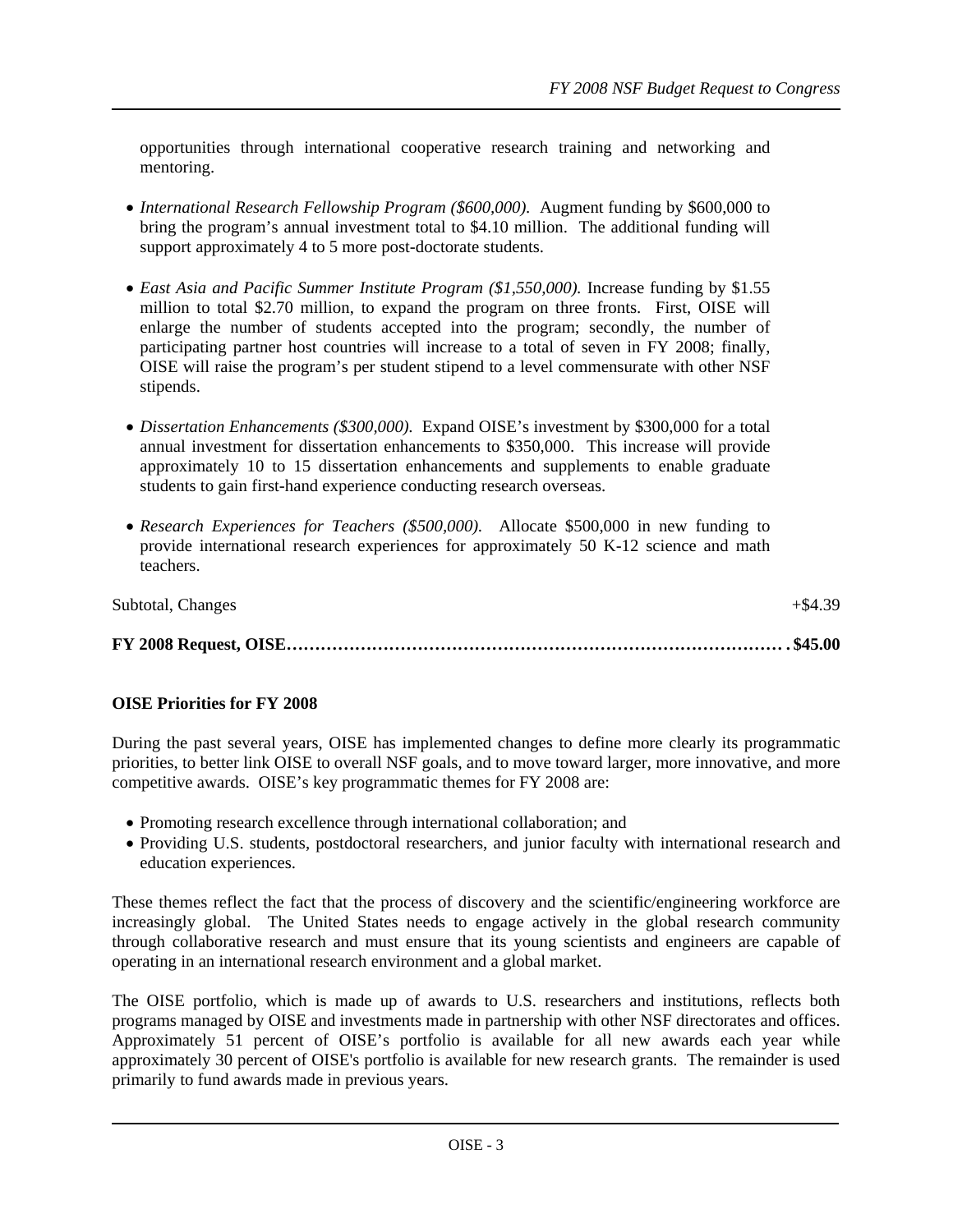Specific emphases in FY 2008 are to:

- Continue major investments to promote research excellence through international collaboration. OISE will continue to invest in the Partnerships for International Research and Education program. OISE will partner with other NSF research directorates and offices and foreign research organizations to catalyze research in support of the International Polar Year. OISE will maintain its overall investment in cyberrelated research in order to enable U.S. scientists and engineers to benefit from leading experts, facilities, and data around the world. Other OISE investments to advance research excellence include: supporting workshops and planning visits to explore and develop collaborations; and providing supplemental and co-funding to highly competitive NSF awards that involve international work.
- Support international research and education experiences for U.S. early-career researchers, students, and teachers through OISE-managed and other NSF programs. Supported programs and activities will include: the International Research Experiences for Students; the East Asia and Pacific Summer Institutes for U.S. Graduate Students; the Pan-American Advanced Studies Institutes; the International Research Fellowship Program for postdoctoral researchers; funding for undergraduate and graduate students, postdoctoral researchers, and early-career faculty to engage in international collaborative activities; and opportunities for K-12 students and teachers.
- Promote increasing America's science and engineering talent pool by broadening participation of women and underrepresented groups in NSF-supported international research and education activities, and of K-12 students and teachers participating in science and engineering activities that have an international dimension.
- Provide U.S. Government support to key multilateral organizations, thereby enabling U.S. scientists to participate in these global efforts. Multilateral groups expected to be funded include the Human Frontier Science Program, Global Biodiversity Information Facility, International Council of Scientific Unions, and International Institute for Applied Systems Analysis.
- Continue efforts to expand networks between the U.S. research community and those in developing countries as well as to identify new opportunities for collaboration.

# **NSF-WIDE INVESTMENTS**

In FY 2008, OISE will support research and education efforts related to broad, Foundation-wide investments.

These investments are based on a highly-focused and strategic framework that simultaneously strengthens core research, enhances interdisciplinary collaborations, promotes the integration of research and education, and collectively benefits the U.S. economy and citizenry. Within OISE, funding will support/contribute to ensuring that U.S. research and education objectives in these important areas benefit from international collaboration. OISE investments focus on innovative, catalytic initiatives, with the understanding that U.S. researchers with established international collaborations will seek funding directly from other NSF directorates/offices. OISE investments in these NSF-wide investment areas support planning visits, workshops, principal-investigator-led collaborative research, international research experiences for U.S. students and postdoctoral researchers, and other catalytic activities.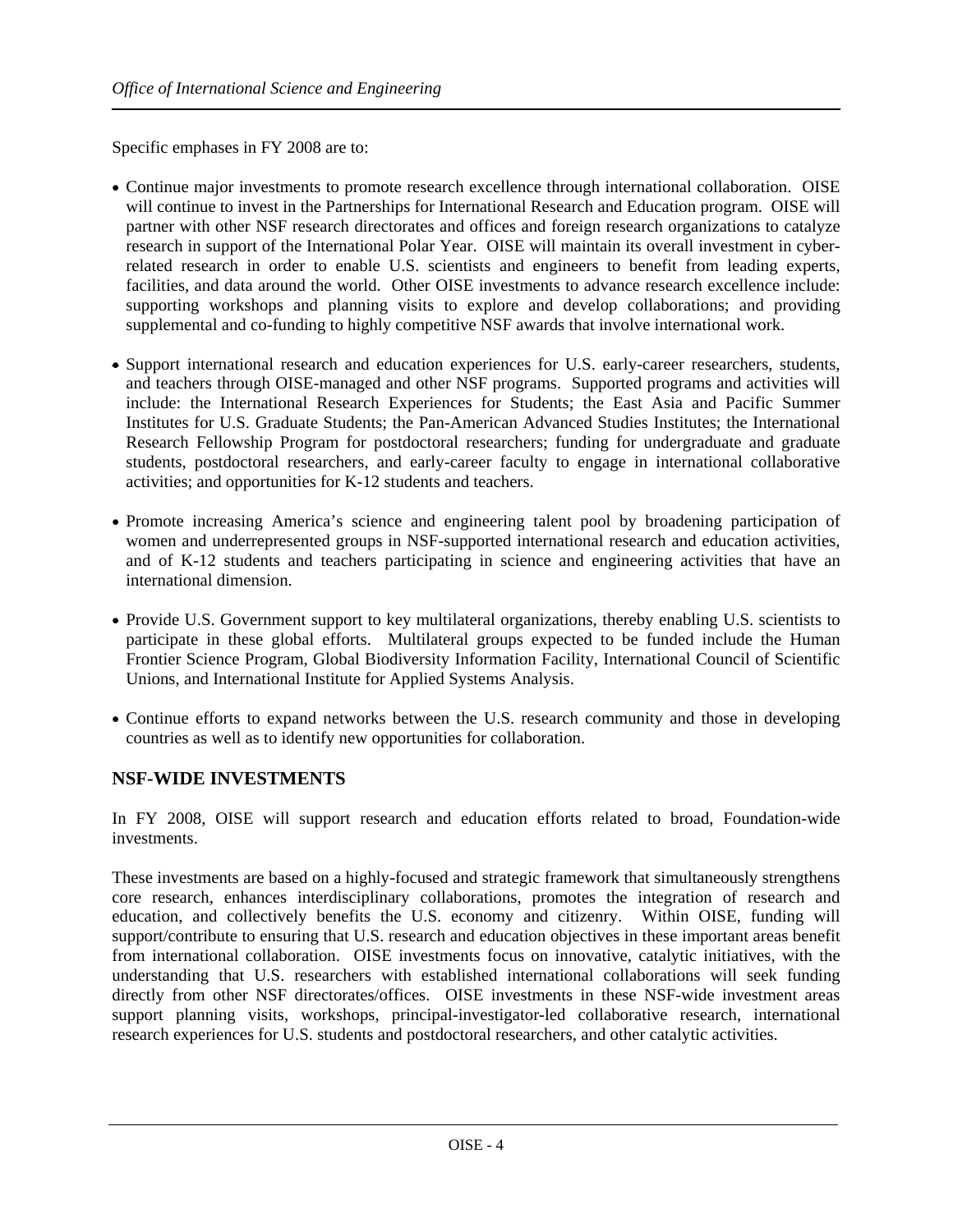|                                      |                          |                 |                | Change over     |            |
|--------------------------------------|--------------------------|-----------------|----------------|-----------------|------------|
|                                      | FY 2006                  | FY 2007         | <b>FY 2008</b> | FY 2007 Request |            |
|                                      | Actual                   | Request         | Request        | Amount          | Percent    |
| Biocomplexity in the Environment     | \$0.20                   | \$0.13          |                | $-$ \$0.13      | $-100.0\%$ |
| Cyber-enabled Discovery & Innovation | $\overline{\phantom{0}}$ | $\qquad \qquad$ | 0.29           | 0.29            | N/A        |
| Cyberinfrastructure                  | 1.00                     | 1.05            | 0.75           | $-0.30$         | $-28.6%$   |
| Human and Social Dynamics            | 0.50                     | 0.50            | 0.50           | ۰               |            |
| <b>International Polar Year</b>      |                          | 0.30            | 0.40           | 0.10            | 33.3%      |

#### **Office of International Science and Engineering NSF-wide Investments** (Dollars in Millions)

**Biocomplexity in the Environment:** With the conclusion of this priority area in FY 2007, key components of investment in this area will be transferred to core programs for continued support.

**Cyber-enabled Discovery and Innovation:** OISE will maintain its investment in cyber-related research. In FY 2008, OISE will fund \$290,000 for Cyber-enabled Discovery and Innovation research.

**Cyberinfrastructure:** OISE will fund \$750,000 in cyberinfrastructure (a \$300,000 decrease from the \$1.05 million FY 2007 funding level). OISE will coordinate with NSF directorates and offices to ensure that the international dimensions of cyberinfrastructure are highlighted and developed.

**Human and Social Dynamics:** OISE will maintain its funding level of \$500,000 for this investment area where the potential for international collaboration is rapidly expanding.

**International Polar Year:** OISE will work closely with the Office of Polar Programs and participating directorates to ensure effective international partnering for research and education activities related to the International Polar Year (IPY) and will increase its investment for IPY-related programs to \$400,000 an increase of \$100,000 from FY 2007.

Opportunities to support U.S. participation in international collaboration in the areas of the **nanotechnology**, **networking and information technology**, **climate change,** and **homeland security**  have been targeted in the past. OISE will continue to consider funding new opportunities in these areas on the basis of proposals received.

# **QUALITY**

OISE maximizes the quality of research and education activities it supports through the use of a competitive, merit-based review process. Within the existing portfolio, the percentage of funds allocated to projects that undergo merit review was 52 percent in FY 2006 and is estimated at 60 percent in FY 2007 and 55 percent in FY 2008. The majority of projects that did not undergo external review were supplements that added an international dimension to projects already reviewed and funded by NSF disciplinary programs.

To ensure the highest quality in processing and recommending proposals for awards, a Committee of Visitors composed of external experts reviewed OISE in FY 2005 and affirmed the high quality of funded projects, of OISE's program portfolio management, and of OISE's unique enabling role within NSF regarding international activities and issues. These experts assess the integrity and efficiency of proposal review processes and provide a retrospective assessment of the quality of results of OISE's investments.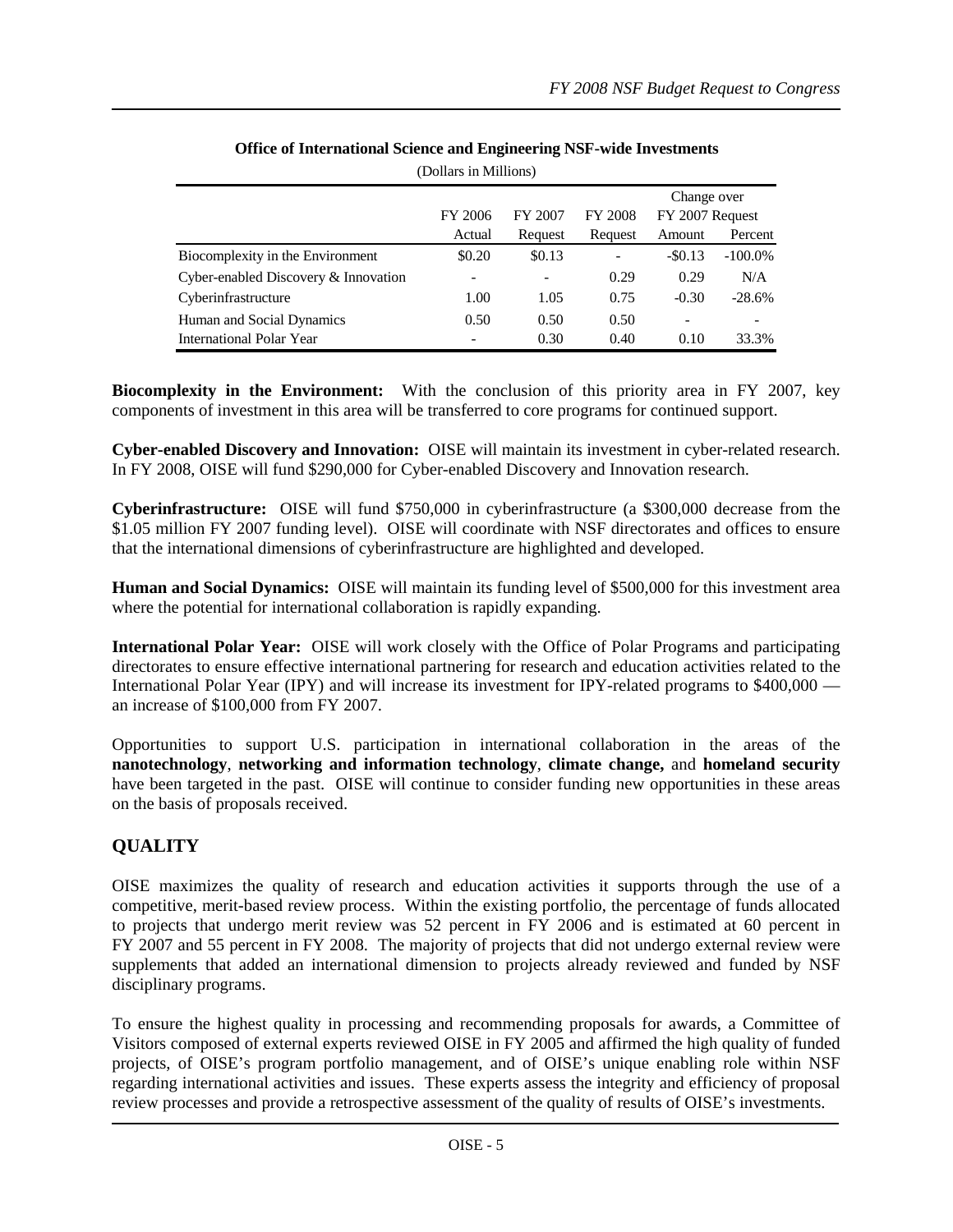Additionally, the Advisory Committee for International Science and Engineering, composed of members representing the U.S. research and education community across disciplines, was established in June 2005. The Committee meets twice a year and advises the Office on its programs and the integration of international activities across the Foundation. The Committee includes a balanced representation of women, under-represented minorities, and geographic regions.

### **PERFORMANCE**

The FY 2008 Budget Request is aligned to reflect funding levels associated with the Foundation's four strategic outcome goals stated in the FY 2006-2011 Strategic Plan. These goals provide an overarching framework for progress in fundamental research and education and facilitate budget and performance integration.

| -<br>$\overline{\phantom{a}}$<br><b>By Strategic Outcome Goal</b><br>(Dollars in Millions) |         |                           |                          |                                |         |  |
|--------------------------------------------------------------------------------------------|---------|---------------------------|--------------------------|--------------------------------|---------|--|
|                                                                                            | FY 2006 | FY 2007<br><b>FY 2008</b> |                          | Change over<br>FY 2007 Request |         |  |
|                                                                                            | Actual  | Request                   | Request                  | Amount                         | Percent |  |
| Discovery                                                                                  | \$30.11 | \$29.26                   | \$30.05                  | \$0.79                         | 2.7%    |  |
| Learning                                                                                   | 9.91    | 9.00                      | 12.60                    | 3.60                           | 40.0%   |  |
| Research Infrastructure                                                                    | 0.59    | $\overline{\phantom{0}}$  | $\overline{\phantom{a}}$ | $\overline{\phantom{a}}$       | N/A     |  |
| Stewardship                                                                                | 2.00    | 2.35                      | 2.35                     | -                              |         |  |
| Total, OISE                                                                                | \$42.61 | \$40.61                   | \$45.00                  | \$4.39                         | 10.8%   |  |

**Office of International Science and Engineering**

Totals may not add due to rounding.

### **Recent Research Highlights**

**► Improving Solar Cell Performance:** Modern science is increasingly a global endeavor, and sometimes U.S. researchers need to go abroad to pursue a unique line of research. Recently, for example, NSF's International Research Fellowship Program gave Stanford graduate student Ryan P. O'Hayre a chance to follow his interests to the Technical University of Delft in the Netherlands, where scientists were investigating a novel type of solar cell that promises far lower cost than traditional silicon-based alternatives. The Dutch lab was working on problems with "bulkheterojunction" solar cells that generate electric current from the energy of sunlight. These devices are made from inexpensive



materials using comparatively low-cost fabrication methods. But these methods typically tend to produce defective, low quality films, thus reducing the cell's efficiency. At Delft, O'Hayre's research focused on cells using titanium dioxide – a workhorse compound found in light-sensitive applications from house paint to sunscreen. O'Hayre's group found that cells made from larger  $TiO<sub>2</sub>$  particles outperformed cells made from smaller particles. This discovery, along with recent results from other researchers, suggests that design changes could improve bulk-heterojunction solar cell performance, dramatically improving efficiency. O'Hayre and colleagues published multiple papers on their findings. O'Hayre earned his doctorate and took a position at the Colorado School of Mines, in order to work closely with the National Renewable Energy Laboratory and the Colorado Fuel Cell Center.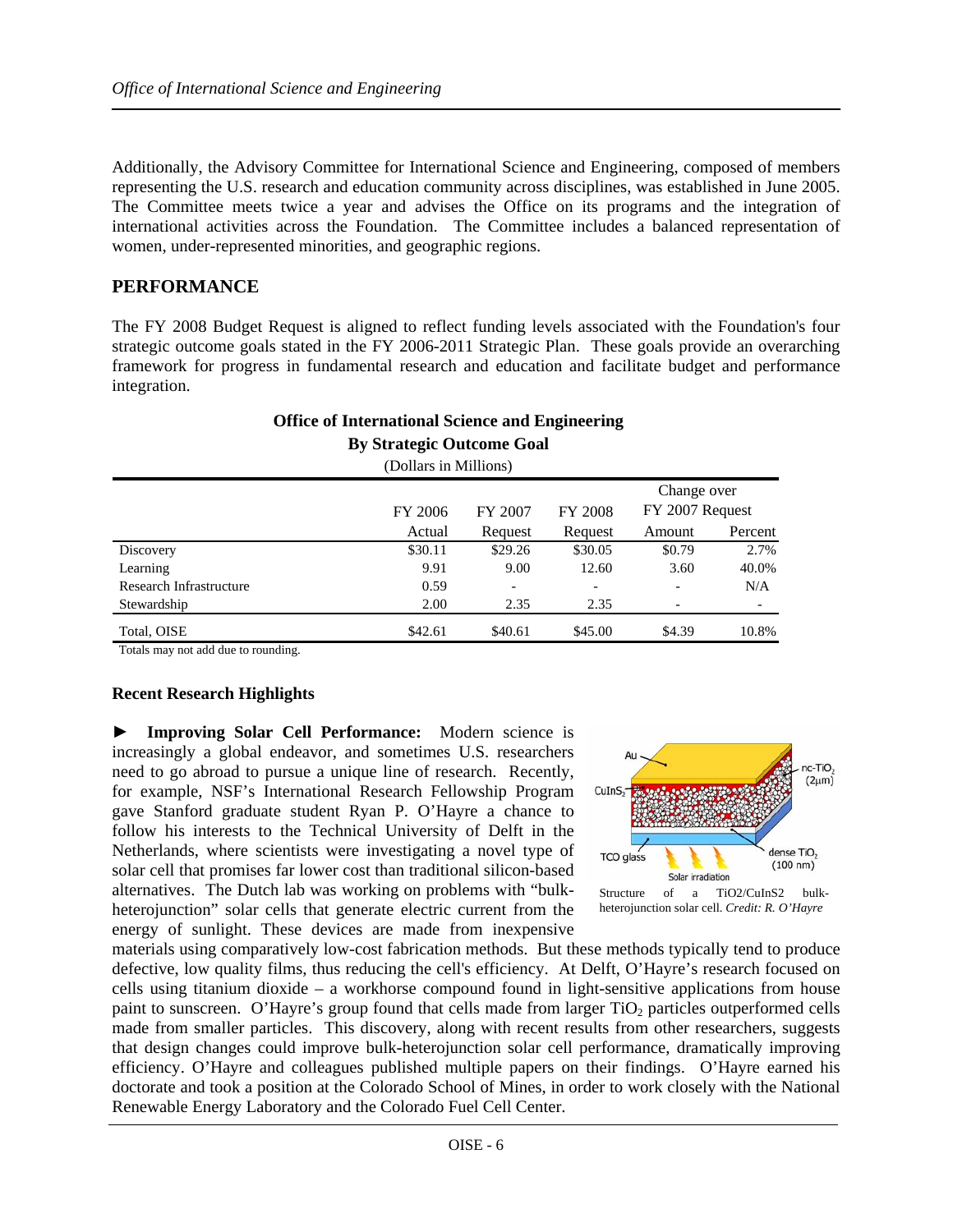

Andy Klein, a Cornell University doctoral student, works with Pierre Duhamel of Supélec in Paris on overcoming wireless communication problems. *Credit: Andy Klein*

**► U.S. - France Collaboration Sparks Multiple Successes:** International research collaboration can improve communications in more ways than one. Andy Klein's experience is a case in point. As a graduate student at Cornell, an NSF grant enabled him to participate in a research project between Cornell University and two French institutions: the French National Institute for Telecommunications and Supélec. At the French institutes, Klein was immersed in cutting-edge research focused on some of the most difficult problems in wireless communications – extending range and reliability. In particular, he worked on ways to counteract the "multipath" distortion that results when electromagnetic waves reflect off different surfaces. That phenomenon is perhaps most familiar as the cause of "ghost" images

on TV sets with antennas. Klein and colleagues published jointly submitted papers, and Klein soon earned his doctorate. The work will allow portable, personal communication devices to communicate successfully in a wider range or environments and permit longer battery life. The experience produced ideas that Klein used in his thesis; however it also created another kind of communication: "The nontechnical aspects of the collaboration were perhaps even more rewarding," Klein says, "since I was presented with a fresh perspective on how research can be conducted, from funding issues to topic selection. This alternate perspective gave me a reference point through which to better judge aspects of the American research system – a system for which I now have even more appreciation."

**► Imaging the African Superplume while building U.S.-African partnerships and enhancing diversity in geosciences:** U.S. scientists and students have partnered with African colleagues to examine the Earth's mantle below Africa, where it forms a structure known as the African Superplume. As part of a broad initiative called "AfricaArray," the group is imaging the African Superplume to provide insights into how it formed. This region in the African lower mantle may hold the key to unraveling the dynamics

of mantle convection, which brings warm material to the surface and sends cooler material to the interior. The project, which is in its initial year, is funded through NSF's Partnership for International Research and Education program, and supports researchers from Pennsylvania State University and North Carolina A&T University to work with scientists in Botswana, Ethiopia, Kenya, Namibia, South Africa, Tanzania, Uganda, Zambia, and Zimbabwe. The program has a unique model for graduate education, which requires students to take a foreign language, spend one semester at a university in Africa, undertake international field research, and develop tutorials of introductory geophysics topics for undergraduates. The participants are also developing new e-education courses for U.S. and African students. The program has run its first workshop for North



Students (U.S.-left; African-right) working on an electrical resistivity survey during a summer geophysics field course in Africa. *Credit: Paul Dirks* 

Carolina high school teachers, providing them with information and educational materials about seismology, earth structure, plate tectonics, and African geology.